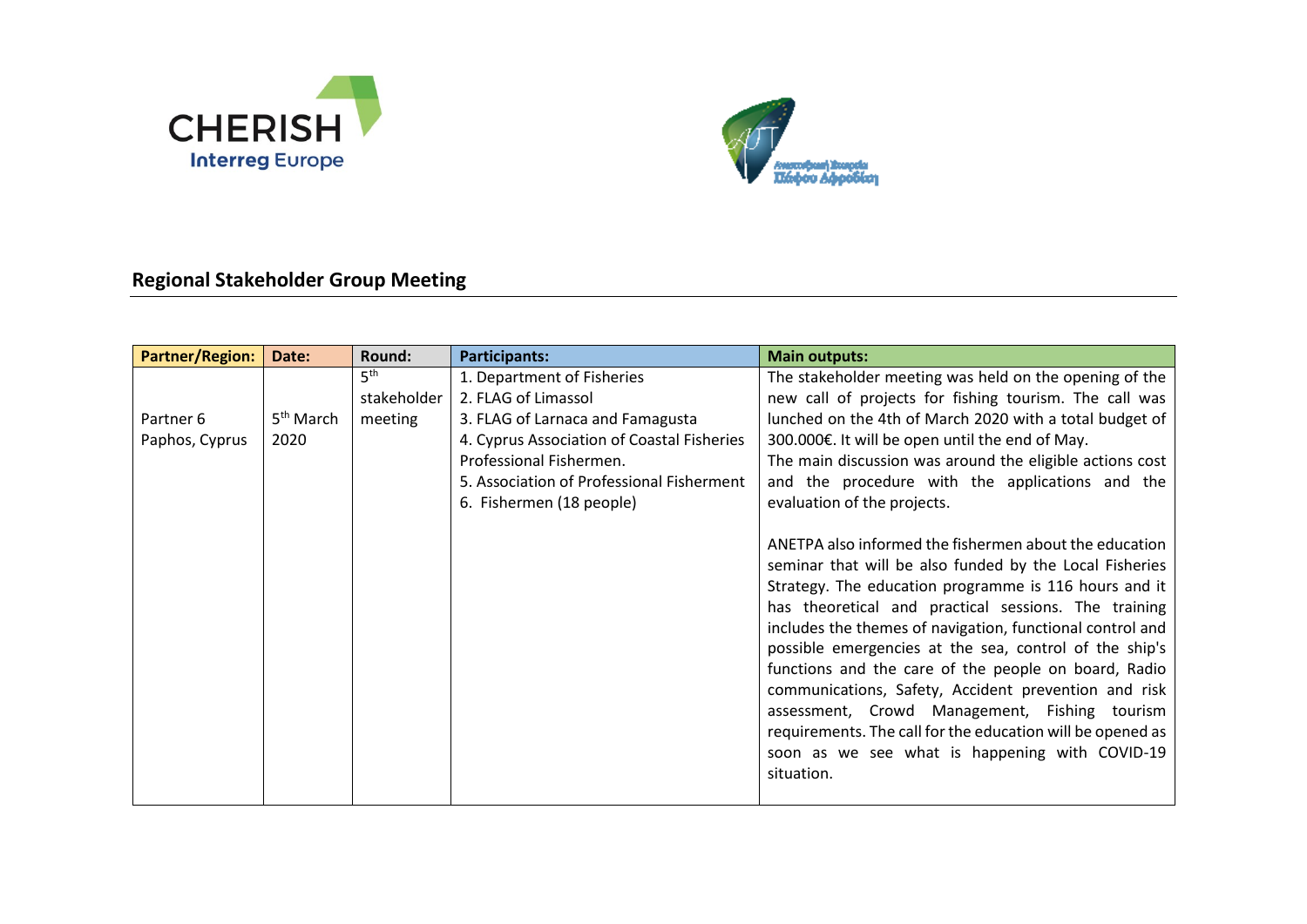



|  | ANETPA also informed the fishermen that the technical<br>requirements for the public procurement of the<br>management and business plan of the fishing tourism is<br>ready. The public procurement is now under review for<br>the relevant authority for issuing the approval of the<br>tender. It is expected that in the next two weeks the call<br>to be approved and lunched for hiring an external expert<br>to draft the business plan. |
|--|-----------------------------------------------------------------------------------------------------------------------------------------------------------------------------------------------------------------------------------------------------------------------------------------------------------------------------------------------------------------------------------------------------------------------------------------------|
|  | Finally, ANETPA informs about the market research on<br>how much a platform costs and what are the technical<br>requirements for this. There is different prices depending<br>what functions we want to have in the platform. Starting<br>from 15.000 up to 50.000. It is agreed in the next meeting<br>to invite an expert to explain the functions of the platform<br>and then decide how to proceed.                                       |